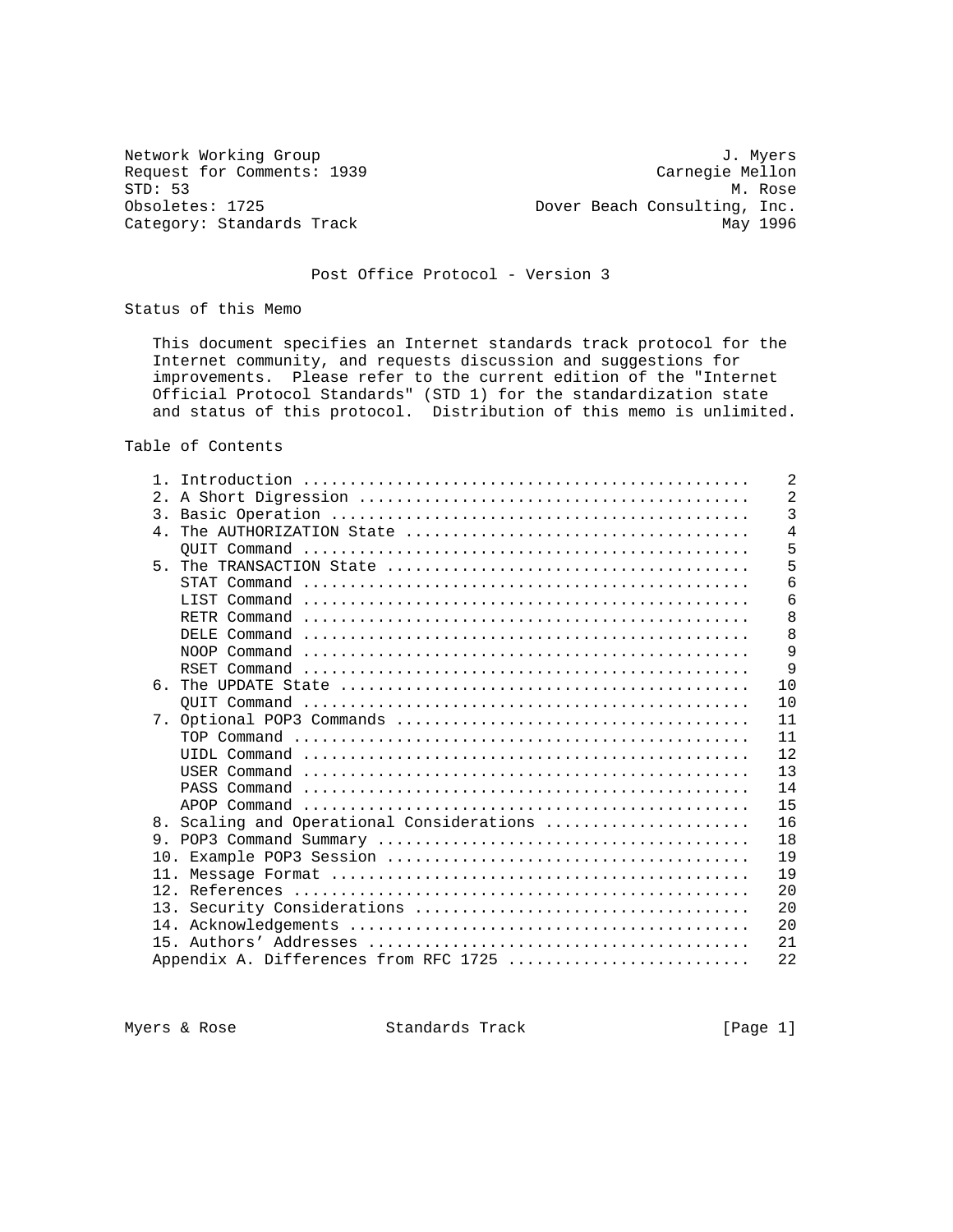Appendix B. Command Index ...................................... 23

1. Introduction

 On certain types of smaller nodes in the Internet it is often impractical to maintain a message transport system (MTS). For example, a workstation may not have sufficient resources (cycles, disk space) in order to permit a SMTP server [RFC821] and associated local mail delivery system to be kept resident and continuously running. Similarly, it may be expensive (or impossible) to keep a personal computer interconnected to an IP-style network for long amounts of time (the node is lacking the resource known as "connectivity").

 Despite this, it is often very useful to be able to manage mail on these smaller nodes, and they often support a user agent (UA) to aid the tasks of mail handling. To solve this problem, a node which can support an MTS entity offers a maildrop service to these less endowed nodes. The Post Office Protocol - Version 3 (POP3) is intended to permit a workstation to dynamically access a maildrop on a server host in a useful fashion. Usually, this means that the POP3 protocol is used to allow a workstation to retrieve mail that the server is holding for it.

 POP3 is not intended to provide extensive manipulation operations of mail on the server; normally, mail is downloaded and then deleted. A more advanced (and complex) protocol, IMAP4, is discussed in [RFC1730].

 For the remainder of this memo, the term "client host" refers to a host making use of the POP3 service, while the term "server host" refers to a host which offers the POP3 service.

2. A Short Digression

 This memo does not specify how a client host enters mail into the transport system, although a method consistent with the philosophy of this memo is presented here:

 When the user agent on a client host wishes to enter a message into the transport system, it establishes an SMTP connection to its relay host and sends all mail to it. This relay host could be, but need not be, the POP3 server host for the client host. Of course, the relay host must accept mail for delivery to arbitrary recipient addresses, that functionality is not required of all SMTP servers.

Myers & Rose Standards Track [Page 2]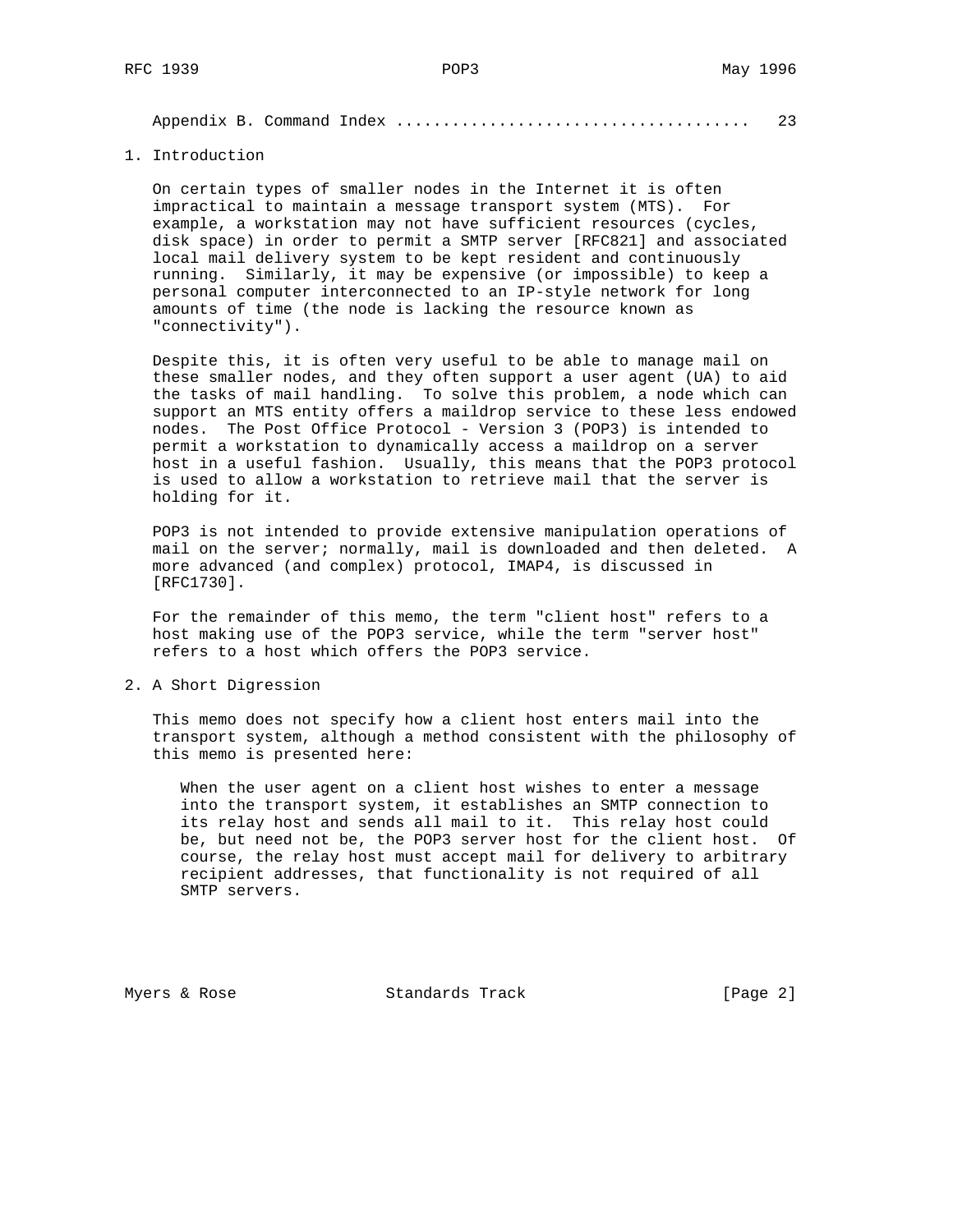### 3. Basic Operation

 Initially, the server host starts the POP3 service by listening on TCP port 110. When a client host wishes to make use of the service, it establishes a TCP connection with the server host. When the connection is established, the POP3 server sends a greeting. The client and POP3 server then exchange commands and responses (respectively) until the connection is closed or aborted.

 Commands in the POP3 consist of a case-insensitive keyword, possibly followed by one or more arguments. All commands are terminated by a CRLF pair. Keywords and arguments consist of printable ASCII characters. Keywords and arguments are each separated by a single SPACE character. Keywords are three or four characters long. Each argument may be up to 40 characters long.

 Responses in the POP3 consist of a status indicator and a keyword possibly followed by additional information. All responses are terminated by a CRLF pair. Responses may be up to 512 characters long, including the terminating CRLF. There are currently two status indicators: positive ("+OK") and negative ("-ERR"). Servers MUST send the "+OK" and "-ERR" in upper case.

 Responses to certain commands are multi-line. In these cases, which are clearly indicated below, after sending the first line of the response and a CRLF, any additional lines are sent, each terminated by a CRLF pair. When all lines of the response have been sent, a final line is sent, consisting of a termination octet (decimal code 046, ".") and a CRLF pair. If any line of the multi-line response begins with the termination octet, the line is "byte-stuffed" by pre-pending the termination octet to that line of the response. Hence a multi-line response is terminated with the five octets "CRLF.CRLF". When examining a multi-line response, the client checks to see if the line begins with the termination octet. If so and if octets other than CRLF follow, the first octet of the line (the termination octet) is stripped away. If so and if CRLF immediately follows the termination character, then the response from the POP server is ended and the line containing ".CRLF" is not considered part of the multi-line response.

 A POP3 session progresses through a number of states during its lifetime. Once the TCP connection has been opened and the POP3 server has sent the greeting, the session enters the AUTHORIZATION state. In this state, the client must identify itself to the POP3 server. Once the client has successfully done this, the server acquires resources associated with the client's maildrop, and the session enters the TRANSACTION state. In this state, the client requests actions on the part of the POP3 server. When the client has

Myers & Rose Standards Track [Page 3]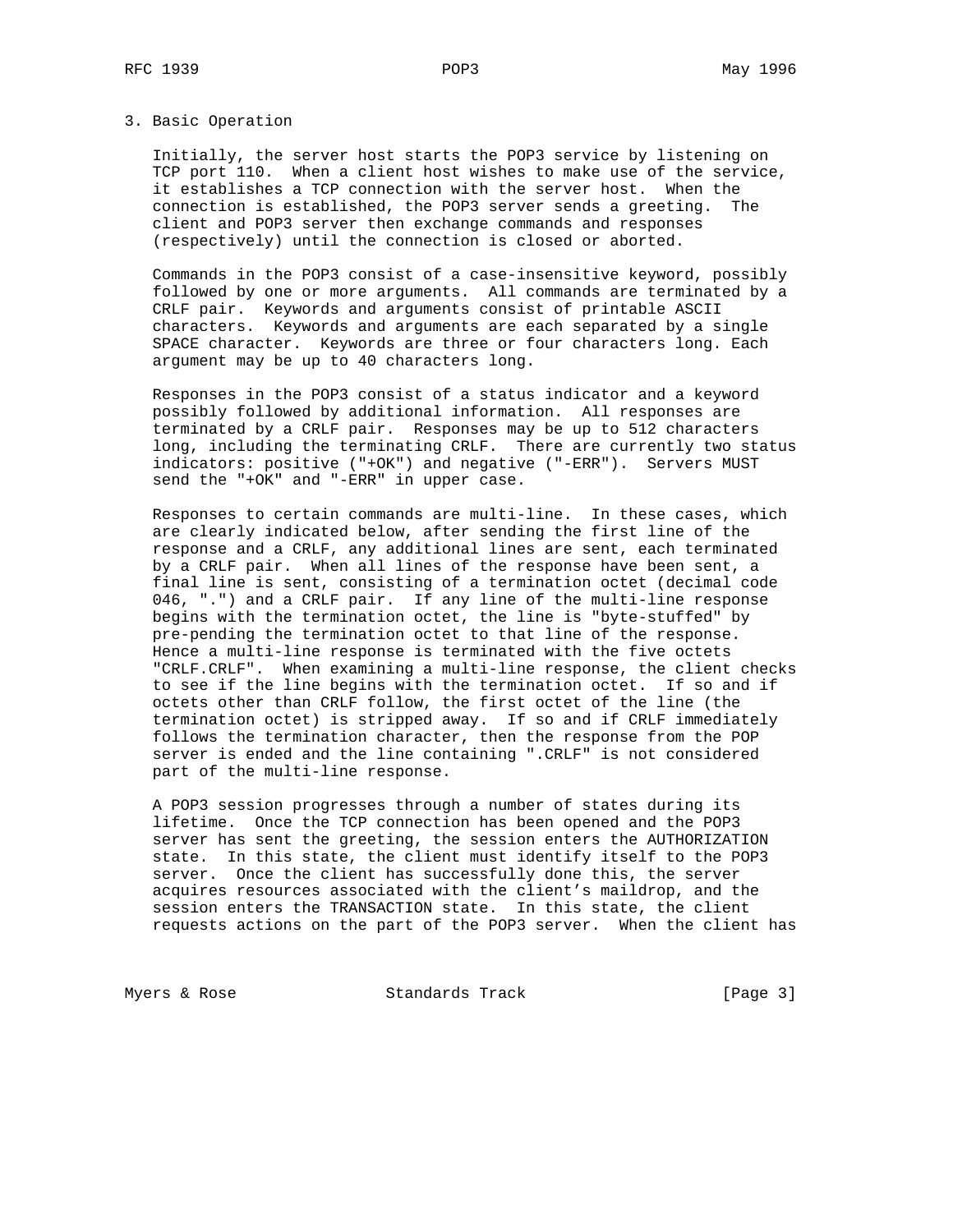issued the QUIT command, the session enters the UPDATE state. In this state, the POP3 server releases any resources acquired during the TRANSACTION state and says goodbye. The TCP connection is then closed.

 A server MUST respond to an unrecognized, unimplemented, or syntactically invalid command by responding with a negative status indicator. A server MUST respond to a command issued when the session is in an incorrect state by responding with a negative status indicator. There is no general method for a client to distinguish between a server which does not implement an optional command and a server which is unwilling or unable to process the command.

 A POP3 server MAY have an inactivity autologout timer. Such a timer MUST be of at least 10 minutes' duration. The receipt of any command from the client during that interval should suffice to reset the autologout timer. When the timer expires, the session does NOT enter the UPDATE state--the server should close the TCP connection without removing any messages or sending any response to the client.

## 4. The AUTHORIZATION State

 Once the TCP connection has been opened by a POP3 client, the POP3 server issues a one line greeting. This can be any positive response. An example might be:

S: +OK POP3 server ready

 The POP3 session is now in the AUTHORIZATION state. The client must now identify and authenticate itself to the POP3 server. Two possible mechanisms for doing this are described in this document, the USER and PASS command combination and the APOP command. Both mechanisms are described later in this document. Additional authentication mechanisms are described in [RFC1734]. While there is no single authentication mechanism that is required of all POP3 servers, a POP3 server must of course support at least one authentication mechanism.

 Once the POP3 server has determined through the use of any authentication command that the client should be given access to the appropriate maildrop, the POP3 server then acquires an exclusive access lock on the maildrop, as necessary to prevent messages from being modified or removed before the session enters the UPDATE state. If the lock is successfully acquired, the POP3 server responds with a positive status indicator. The POP3 session now enters the TRANSACTION state, with no messages marked as deleted. If the maildrop cannot be opened for some reason (for example, a lock can not be acquired, the client is denied access to the appropriate

Myers & Rose Standards Track [Page 4]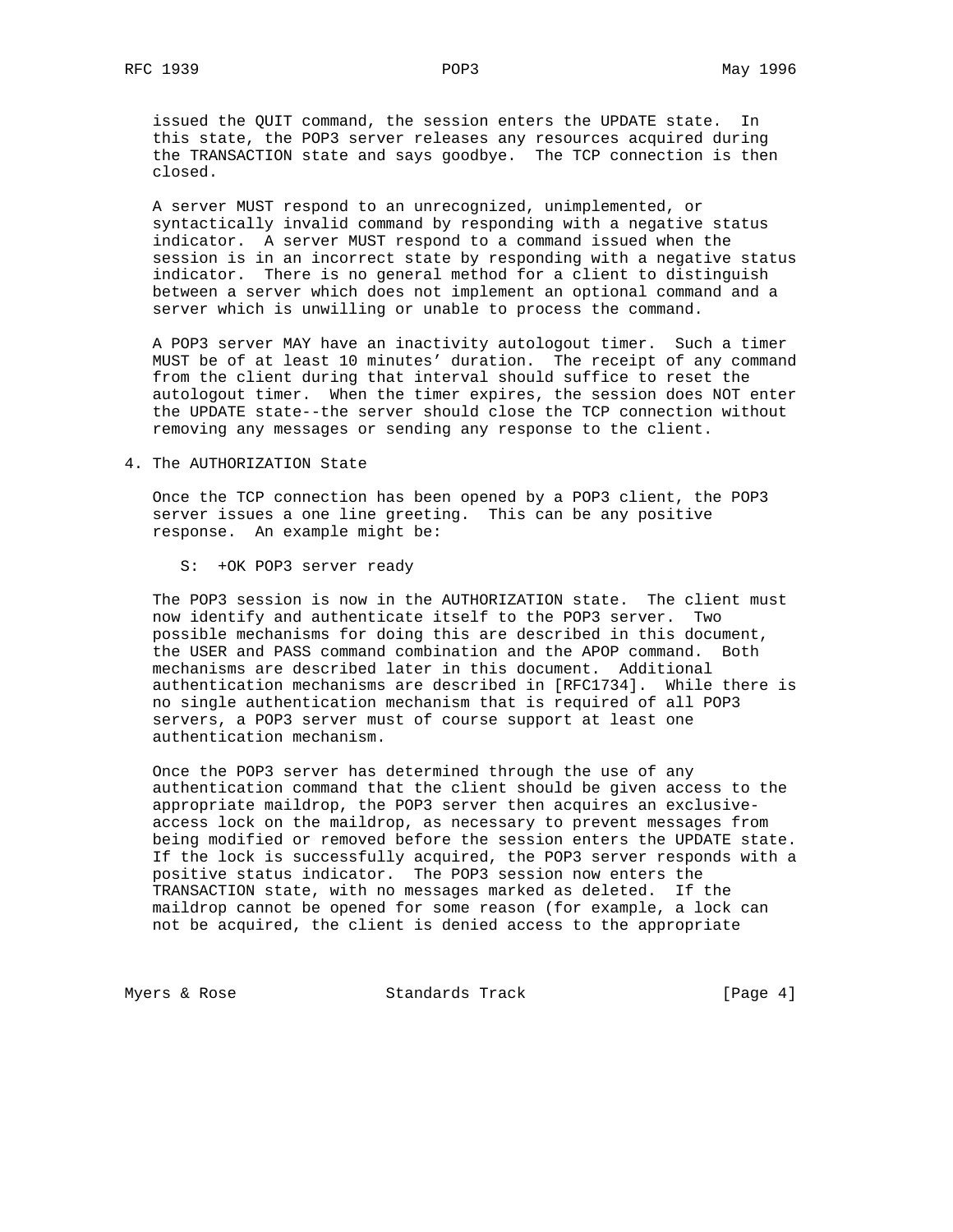maildrop, or the maildrop cannot be parsed), the POP3 server responds with a negative status indicator. (If a lock was acquired but the POP3 server intends to respond with a negative status indicator, the POP3 server must release the lock prior to rejecting the command.) After returning a negative status indicator, the server may close the connection. If the server does not close the connection, the client may either issue a new authentication command and start again, or the client may issue the QUIT command.

 After the POP3 server has opened the maildrop, it assigns a message number to each message, and notes the size of each message in octets. The first message in the maildrop is assigned a message-number of "1", the second is assigned "2", and so on, so that the nth message in a maildrop is assigned a message-number of "n". In POP3 commands and responses, all message-numbers and message sizes are expressed in base-10 (i.e., decimal).

 Here is the summary for the QUIT command when used in the AUTHORIZATION state:

QUIT

 Arguments: none Restrictions: none Possible Responses:  $+OK$  Examples: C: QUIT S: +OK dewey POP3 server signing off

# 5. The TRANSACTION State

 Once the client has successfully identified itself to the POP3 server and the POP3 server has locked and opened the appropriate maildrop, the POP3 session is now in the TRANSACTION state. The client may now issue any of the following POP3 commands repeatedly. After each command, the POP3 server issues a response. Eventually, the client issues the QUIT command and the POP3 session enters the UPDATE state.

Myers & Rose Standards Track (Page 5)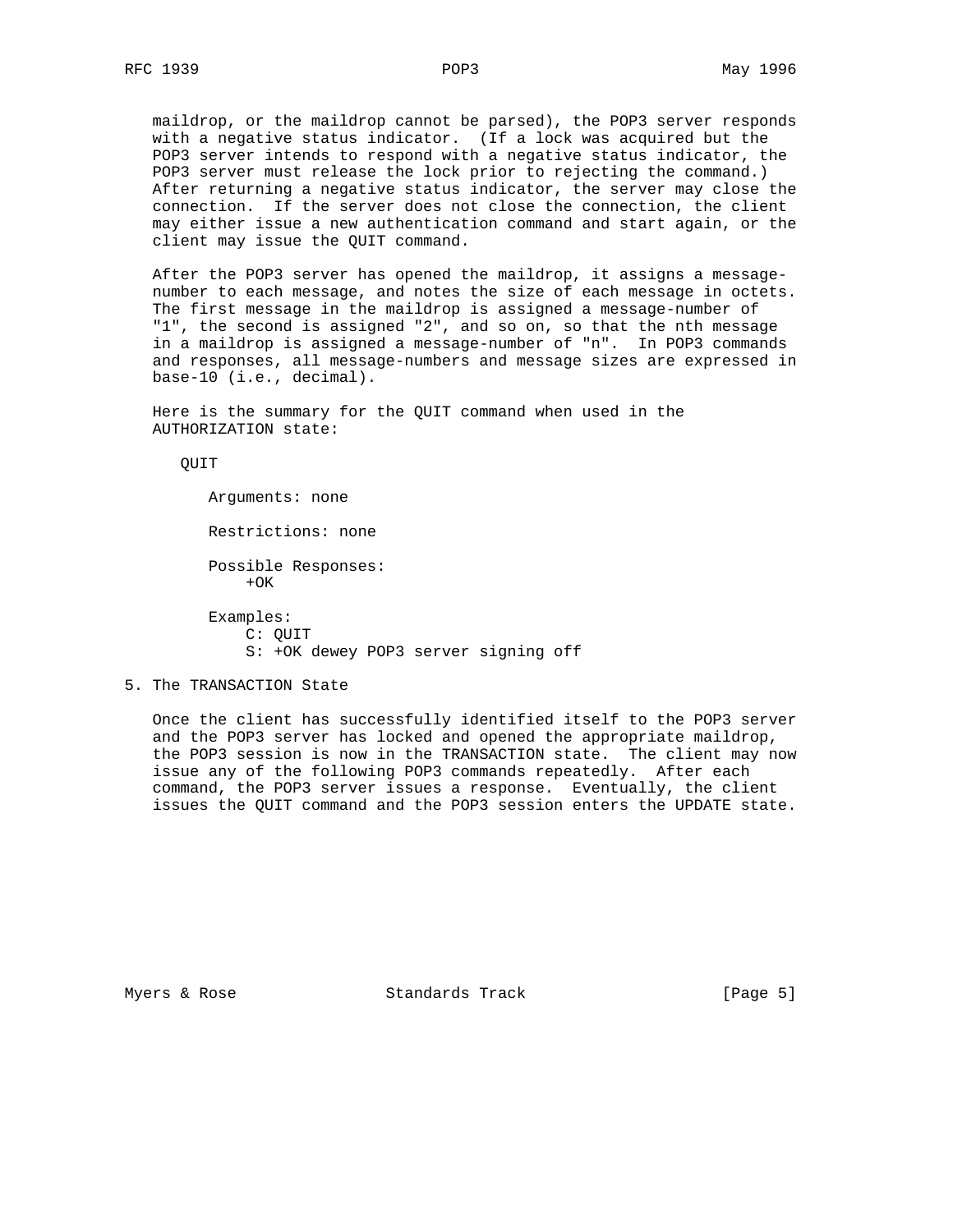Here are the POP3 commands valid in the TRANSACTION state:

STAT

Arguments: none

Restrictions:

may only be given in the TRANSACTION state

Discussion:

 The POP3 server issues a positive response with a line containing information for the maildrop. This line is called a "drop listing" for that maildrop.

 In order to simplify parsing, all POP3 servers are required to use a certain format for drop listings. The positive response consists of "+OK" followed by a single space, the number of messages in the maildrop, a single space, and the size of the maildrop in octets. This memo makes no requirement on what follows the maildrop size. Minimal implementations should just end that line of the response with a CRLF pair. More advanced implementations may include other information.

 NOTE: This memo STRONGLY discourages implementations from supplying additional information in the drop listing. Other, optional, facilities are discussed later on which permit the client to parse the messages in the maildrop.

 Note that messages marked as deleted are not counted in either total.

 Possible Responses: +OK nn mm

 Examples: C: STAT S: +OK 2 320

LIST [msg]

 Arguments: a message-number (optional), which, if present, may NOT refer to a message marked as deleted

Myers & Rose Standards Track (Page 6)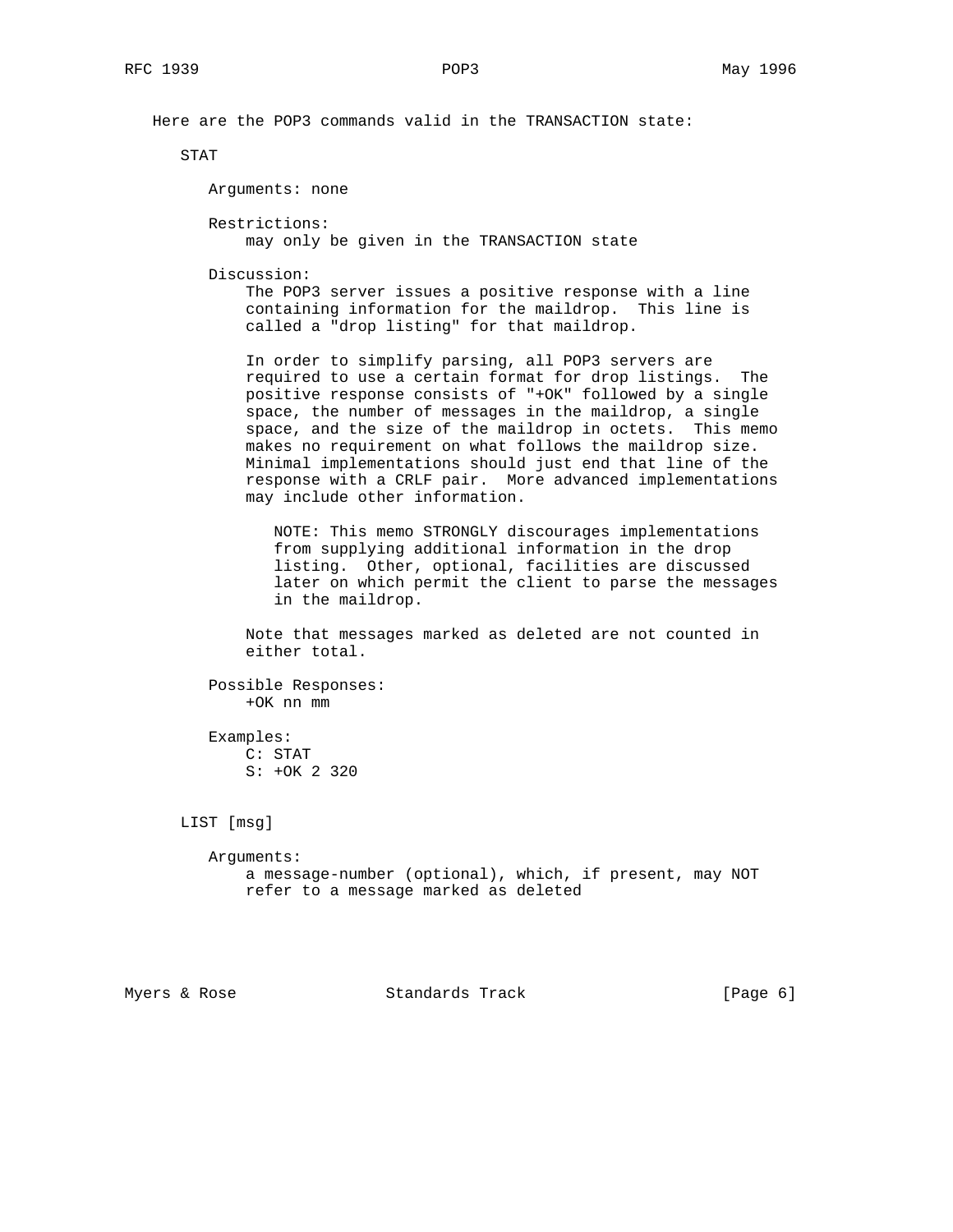Restrictions:

may only be given in the TRANSACTION state

Discussion:

 If an argument was given and the POP3 server issues a positive response with a line containing information for that message. This line is called a "scan listing" for that message.

 If no argument was given and the POP3 server issues a positive response, then the response given is multi-line. After the initial +OK, for each message in the maildrop, the POP3 server responds with a line containing information for that message. This line is also called a "scan listing" for that message. If there are no messages in the maildrop, then the POP3 server responds with no scan listings--it issues a positive response followed by a line containing a termination octet and a CRLF pair.

 In order to simplify parsing, all POP3 servers are required to use a certain format for scan listings. A scan listing consists of the message-number of the message, followed by a single space and the exact size of the message in octets. Methods for calculating the exact size of the message are described in the "Message Format" section below. This memo makes no requirement on what follows the message size in the scan listing. Minimal implementations should just end that line of the response with a CRLF pair. More advanced implementations may include other information, as parsed from the message.

 NOTE: This memo STRONGLY discourages implementations from supplying additional information in the scan listing. Other, optional, facilities are discussed later on which permit the client to parse the messages in the maildrop.

Note that messages marked as deleted are not listed.

 Possible Responses: +OK scan listing follows -ERR no such message

 Examples: C: LIST S: +OK 2 messages (320 octets) S: 1 120

Myers & Rose Standards Track [Page 7]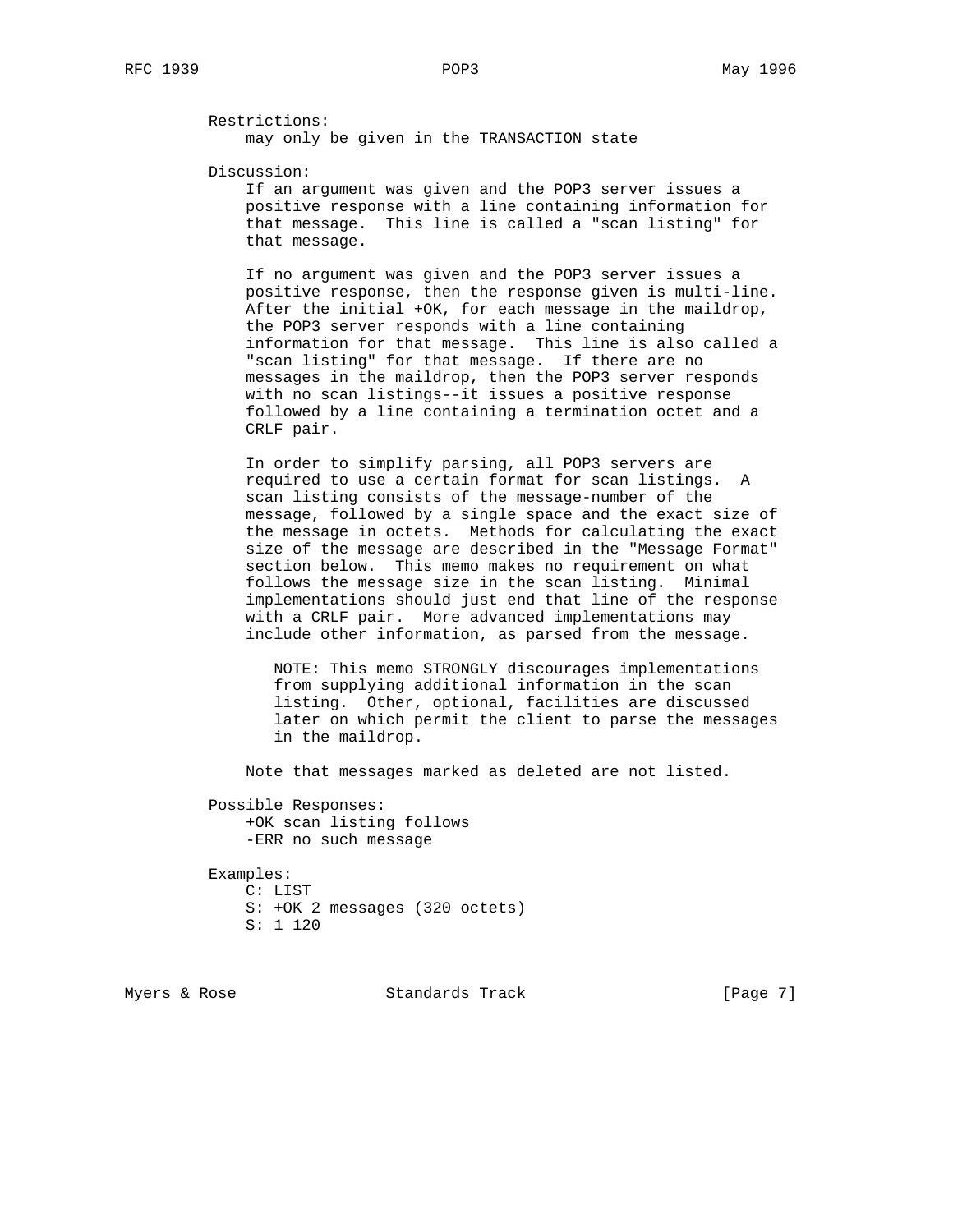S: 2 200  $S:$  . ... C: LIST 2 S: +OK 2 200 ... C: LIST 3 S: -ERR no such message, only 2 messages in maildrop RETR msg Arguments: a message-number (required) which may NOT refer to a message marked as deleted Restrictions: may only be given in the TRANSACTION state Discussion: If the POP3 server issues a positive response, then the response given is multi-line. After the initial +OK, the POP3 server sends the message corresponding to the given message-number, being careful to byte-stuff the termination character (as with all multi-line responses). Possible Responses: +OK message follows -ERR no such message Examples: C: RETR 1 S: +OK 120 octets S: <the POP3 server sends the entire message here>  $S:$ . DELE msg Arguments: a message-number (required) which may NOT refer to a message marked as deleted

> Restrictions: may only be given in the TRANSACTION state

Myers & Rose Standards Track [Page 8]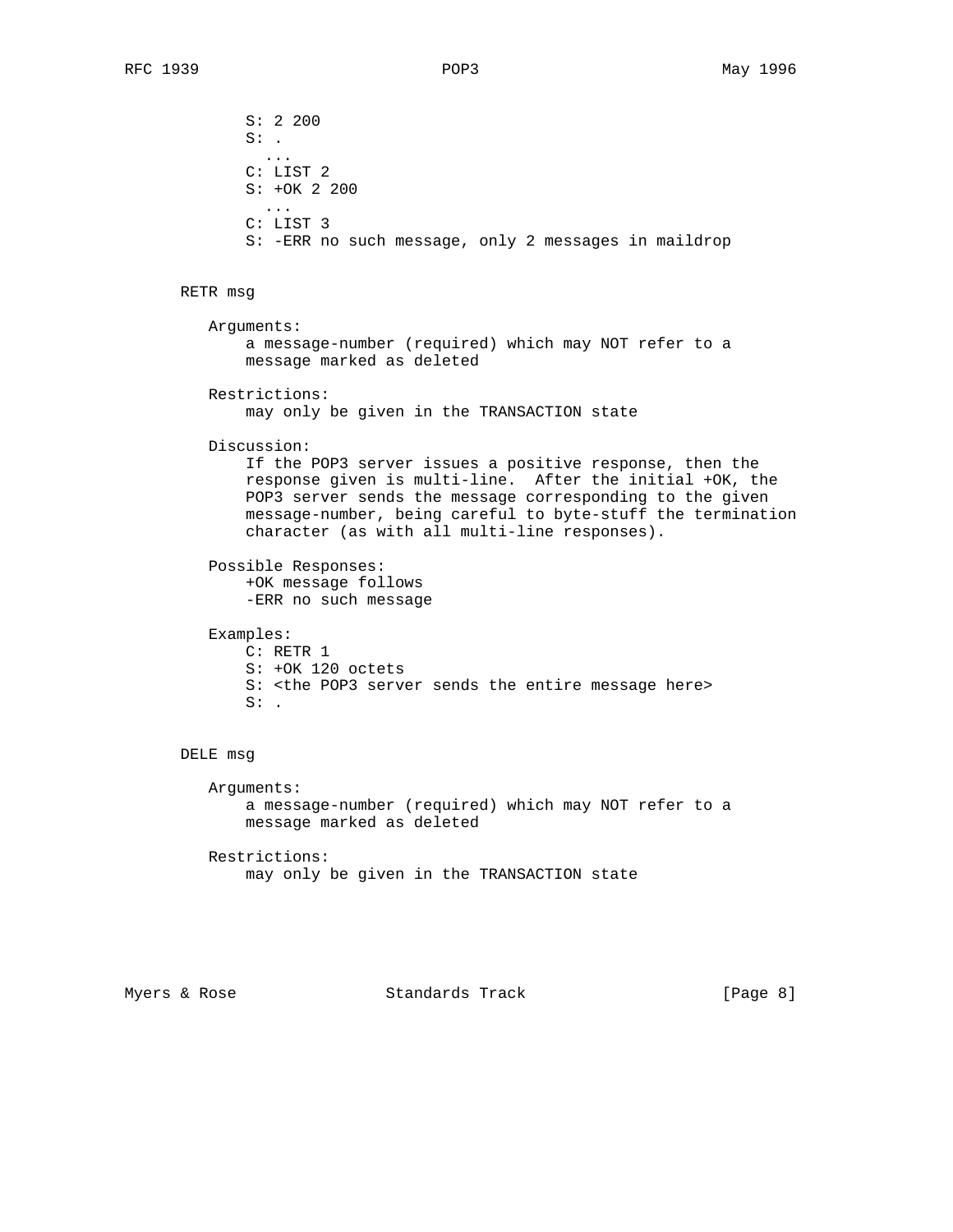```
 Discussion:
       The POP3 server marks the message as deleted. Any future
       reference to the message-number associated with the message
       in a POP3 command generates an error. The POP3 server does
       not actually delete the message until the POP3 session
       enters the UPDATE state.
   Possible Responses:
       +OK message deleted
       -ERR no such message
   Examples:
       C: DELE 1
       S: +OK message 1 deleted
          ...
       C: DELE 2
       S: -ERR message 2 already deleted
NOOP
   Arguments: none
   Restrictions:
       may only be given in the TRANSACTION state
   Discussion:
       The POP3 server does nothing, it merely replies with a
       positive response.
   Possible Responses:
      +OK Examples:
       C: NOOP
      S: +OK RSET
   Arguments: none
   Restrictions:
       may only be given in the TRANSACTION state
   Discussion:
       If any messages have been marked as deleted by the POP3
       server, they are unmarked. The POP3 server then replies
```
Myers & Rose Standards Track [Page 9]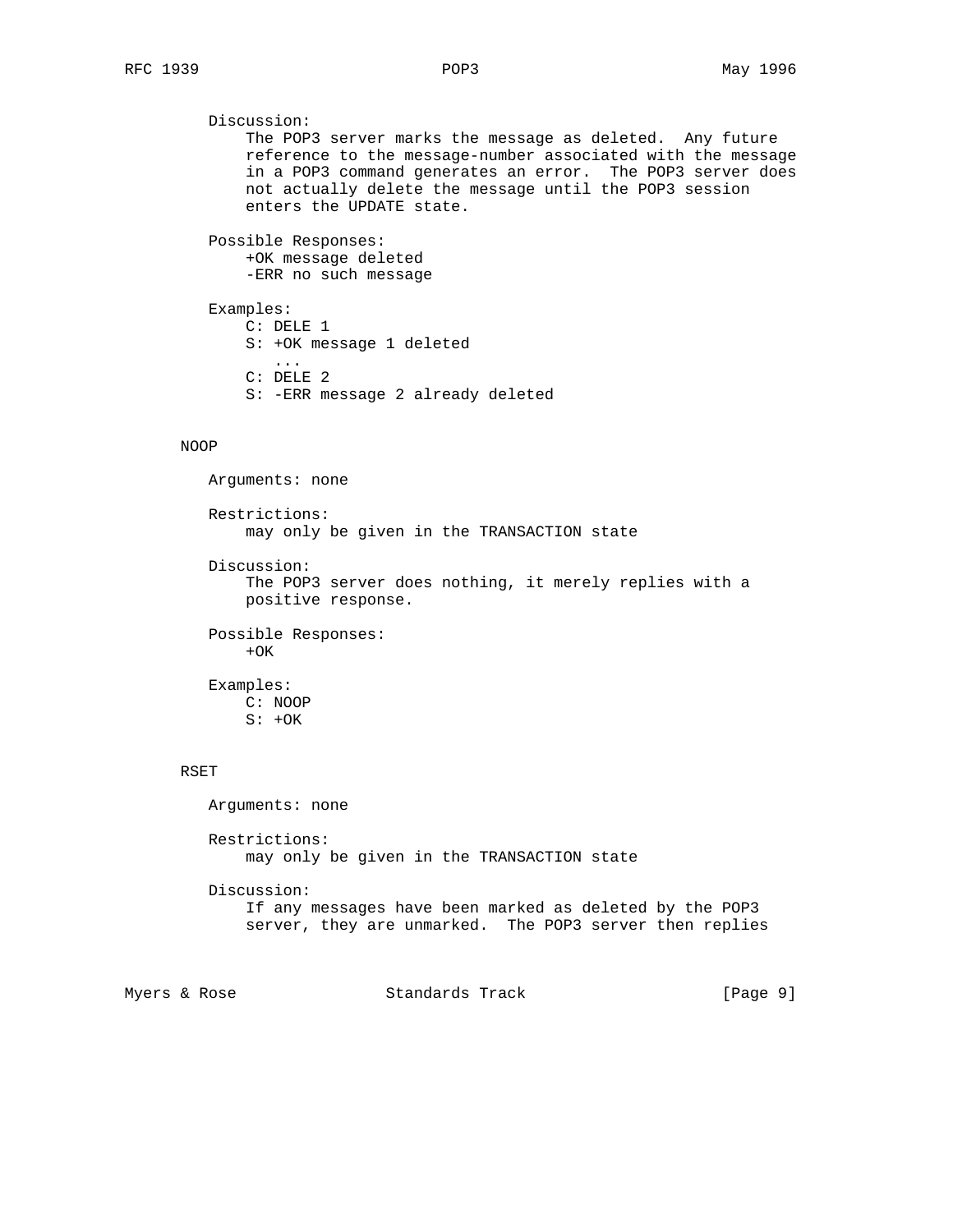with a positive response. Possible Responses:  $+OK$  Examples: C: RSET S: +OK maildrop has 2 messages (320 octets)

# 6. The UPDATE State

 When the client issues the QUIT command from the TRANSACTION state, the POP3 session enters the UPDATE state. (Note that if the client issues the QUIT command from the AUTHORIZATION state, the POP3 session terminates but does NOT enter the UPDATE state.)

 If a session terminates for some reason other than a client-issued QUIT command, the POP3 session does NOT enter the UPDATE state and MUST not remove any messages from the maildrop.

QUIT

Arguments: none

Restrictions: none

Discussion:

 The POP3 server removes all messages marked as deleted from the maildrop and replies as to the status of this operation. If there is an error, such as a resource shortage, encountered while removing messages, the maildrop may result in having some or none of the messages marked as deleted be removed. In no case may the server remove any messages not marked as deleted.

 Whether the removal was successful or not, the server then releases any exclusive-access lock on the maildrop and closes the TCP connection.

 Possible Responses:  $+OK$ 

-ERR some deleted messages not removed

Examples:

- C: QUIT
- S: +OK dewey POP3 server signing off (maildrop empty) ...
	- C: QUIT

Myers & Rose  $S$  Standards Track [Page 10]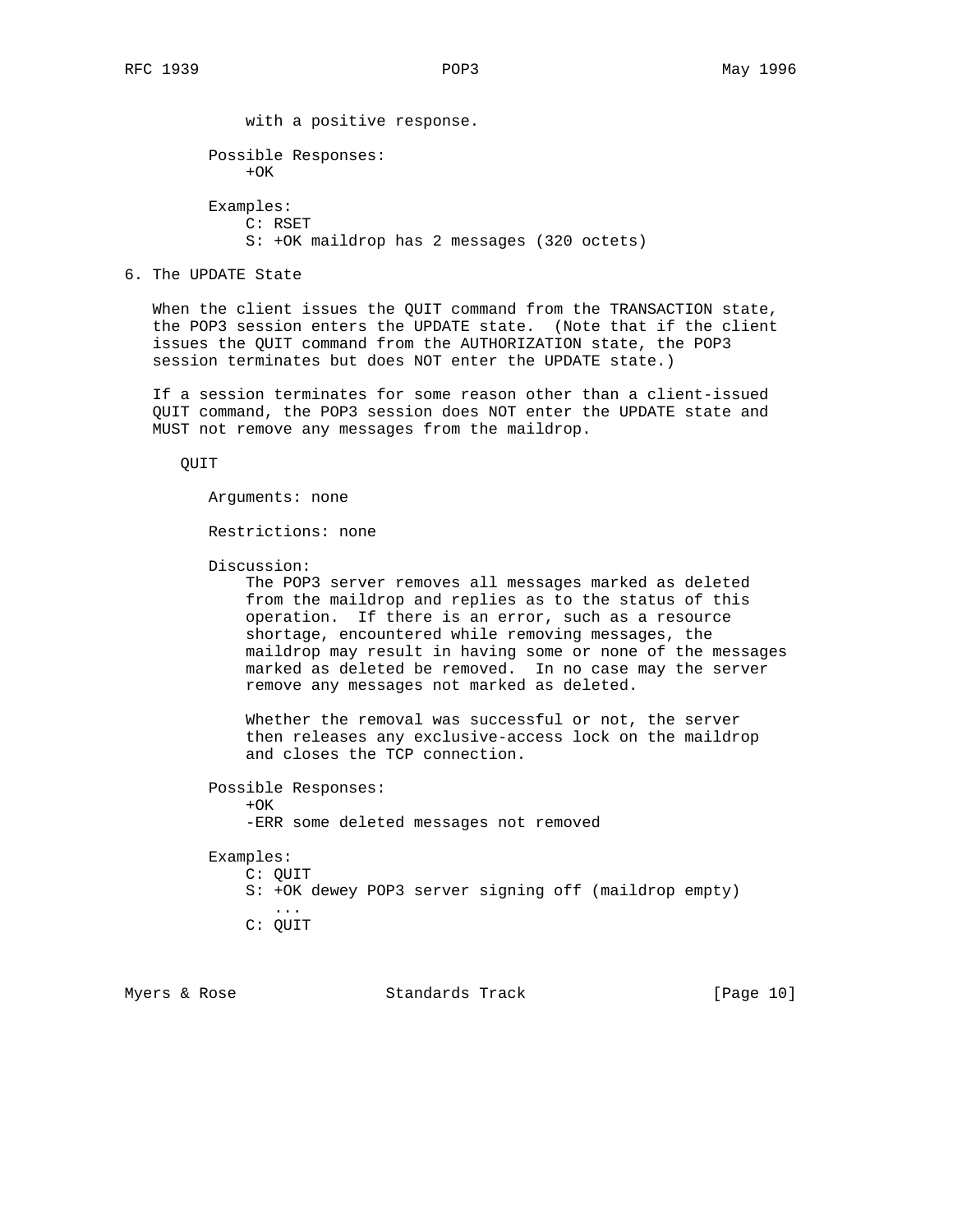S: +OK dewey POP3 server signing off (2 messages left) ...

7. Optional POP3 Commands

 The POP3 commands discussed above must be supported by all minimal implementations of POP3 servers.

 The optional POP3 commands described below permit a POP3 client greater freedom in message handling, while preserving a simple POP3 server implementation.

 NOTE: This memo STRONGLY encourages implementations to support these commands in lieu of developing augmented drop and scan listings. In short, the philosophy of this memo is to put intelligence in the part of the POP3 client and not the POP3 server.

TOP msg n

Arguments:

 a message-number (required) which may NOT refer to to a message marked as deleted, and a non-negative number of lines (required)

```
 Restrictions:
```
may only be given in the TRANSACTION state

Discussion:

 If the POP3 server issues a positive response, then the response given is multi-line. After the initial +OK, the POP3 server sends the headers of the message, the blank line separating the headers from the body, and then the number of lines of the indicated message's body, being careful to byte-stuff the termination character (as with all multi-line responses).

 Note that if the number of lines requested by the POP3 client is greater than than the number of lines in the body, then the POP3 server sends the entire message.

 Possible Responses: +OK top of message follows -ERR no such message

 Examples: C: TOP 1 10  $S: +OK$ 

Myers & Rose  $S$  Standards Track [Page 11]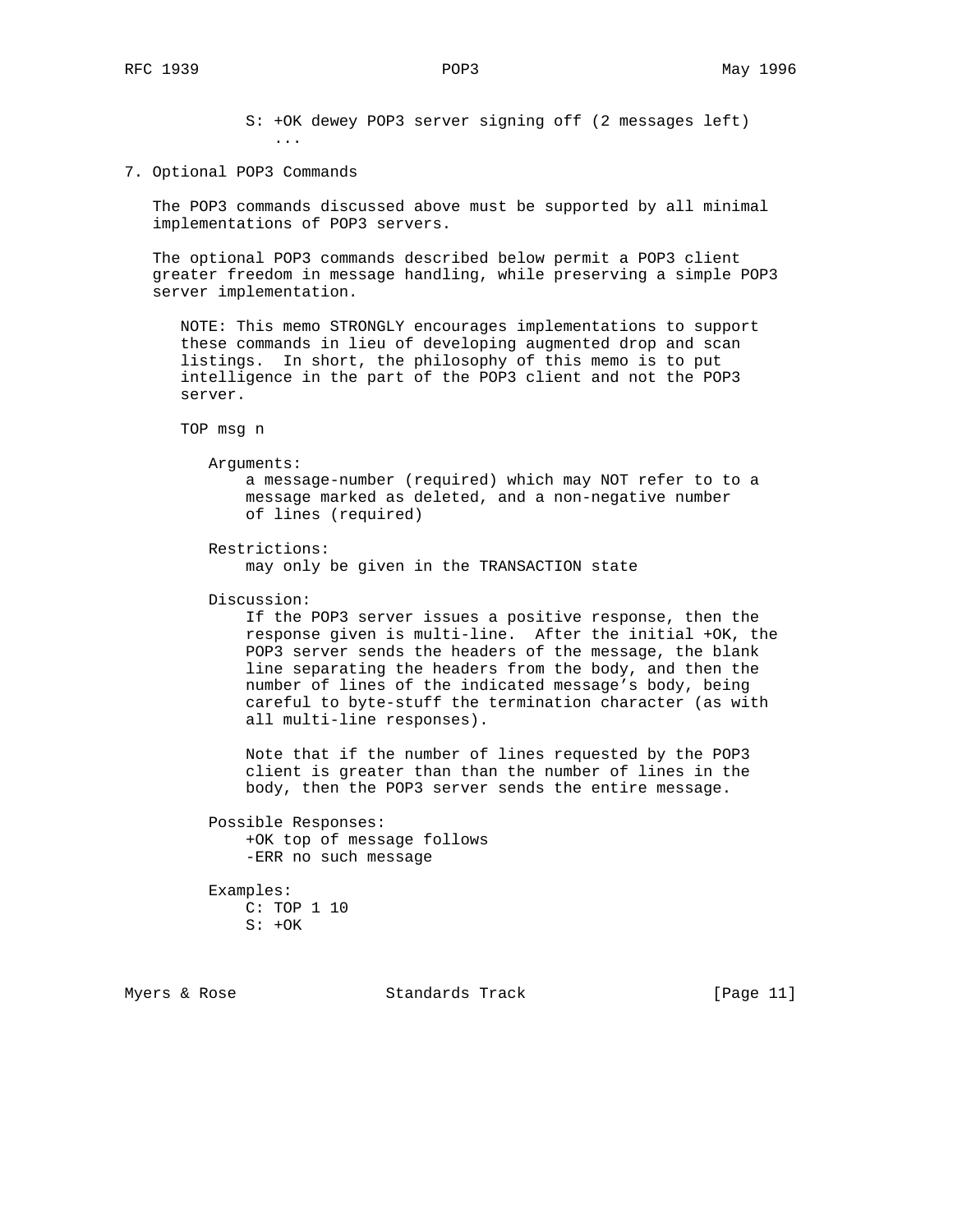S: <the POP3 server sends the headers of the message, a blank line, and the first 10 lines of the body of the message>  $S:$  . ... C: TOP 100 3

S: -ERR no such message

UIDL [msg]

Arguments:

 a message-number (optional), which, if present, may NOT refer to a message marked as deleted

Restrictions:

may only be given in the TRANSACTION state.

Discussion:

 If an argument was given and the POP3 server issues a positive response with a line containing information for that message. This line is called a "unique-id listing" for that message.

 If no argument was given and the POP3 server issues a positive response, then the response given is multi-line. After the initial +OK, for each message in the maildrop, the POP3 server responds with a line containing information for that message. This line is called a "unique-id listing" for that message.

 In order to simplify parsing, all POP3 servers are required to use a certain format for unique-id listings. A unique-id listing consists of the message-number of the message, followed by a single space and the unique-id of the message. No information follows the unique-id in the unique-id listing.

 The unique-id of a message is an arbitrary server-determined string, consisting of one to 70 characters in the range 0x21 to 0x7E, which uniquely identifies a message within a maildrop and which persists across sessions. This persistence is required even if a session ends without entering the UPDATE state. The server should never reuse an unique-id in a given maildrop, for as long as the entity using the unique-id exists.

Note that messages marked as deleted are not listed.

 While it is generally preferable for server implementations to store arbitrarily assigned unique-ids in the maildrop,

Myers & Rose  $S$  Standards Track [Page 12]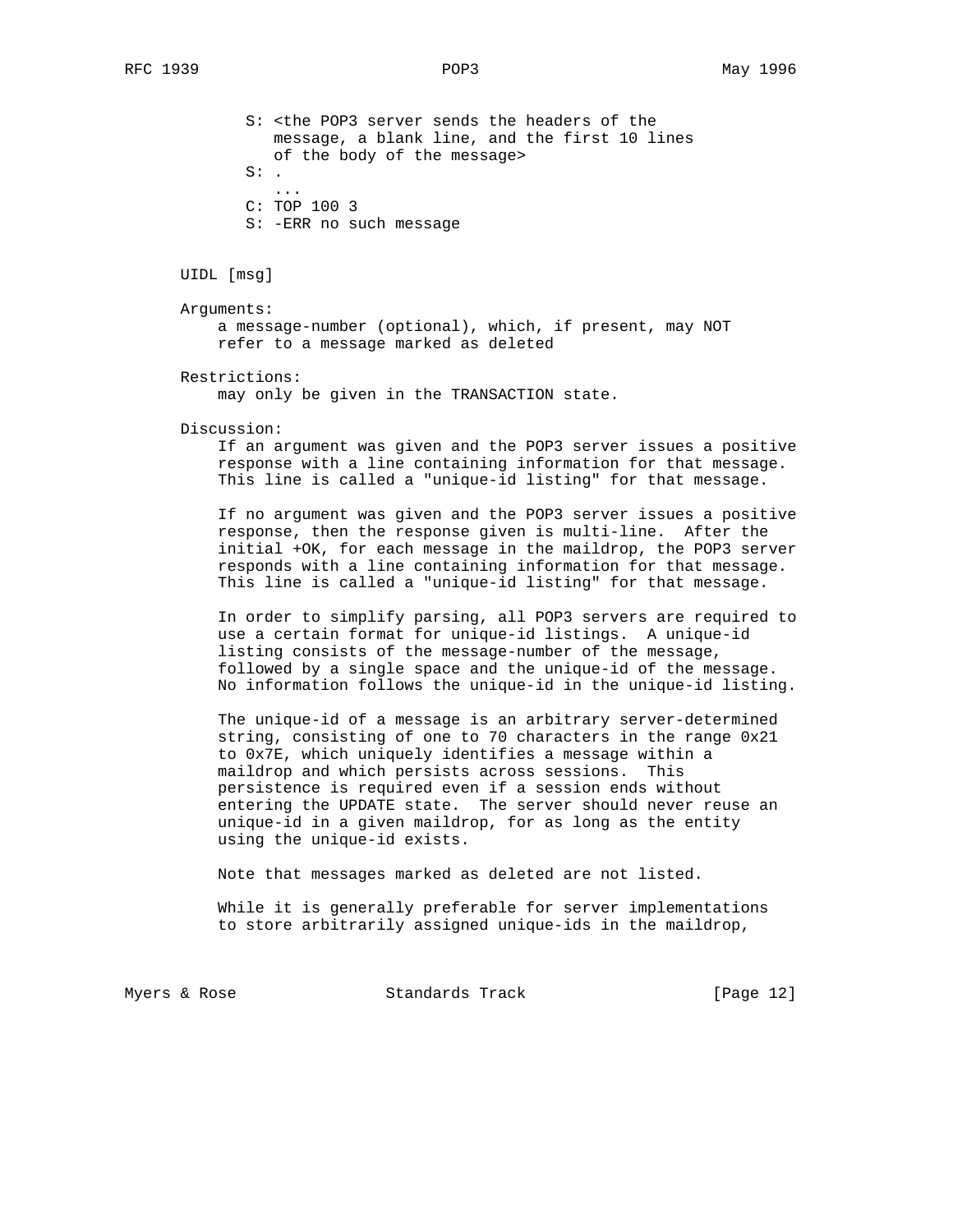this specification is intended to permit unique-ids to be calculated as a hash of the message. Clients should be able to handle a situation where two identical copies of a message in a maildrop have the same unique-id.

Possible Responses:

```
 +OK unique-id listing follows
-ERR no such message
```
#### Examples:

 C: UIDL  $S: +OK$  S: 1 whqtswO00WBw418f9t5JxYwZ S: 2 QhdPYR:00WBw1Ph7x7  $S:$ . ... C: UIDL 2 S: +OK 2 QhdPYR:00WBw1Ph7x7 ... C: UIDL 3

S: -ERR no such message, only 2 messages in maildrop

## USER name

```
 Arguments:
    a string identifying a mailbox (required), which is of
    significance ONLY to the server
```
Restrictions:

 may only be given in the AUTHORIZATION state after the POP3 greeting or after an unsuccessful USER or PASS command

#### Discussion:

 To authenticate using the USER and PASS command combination, the client must first issue the USER command. If the POP3 server responds with a positive status indicator ("+OK"), then the client may issue either the PASS command to complete the authentication, or the QUIT command to terminate the POP3 session. If the POP3 server responds with a negative status indicator ("-ERR") to the USER command, then the client may either issue a new authentication command or may issue the QUIT command.

 The server may return a positive response even though no such mailbox exists. The server may return a negative response if mailbox exists, but does not permit plaintext

Myers & Rose The Standards Track Track [Page 13]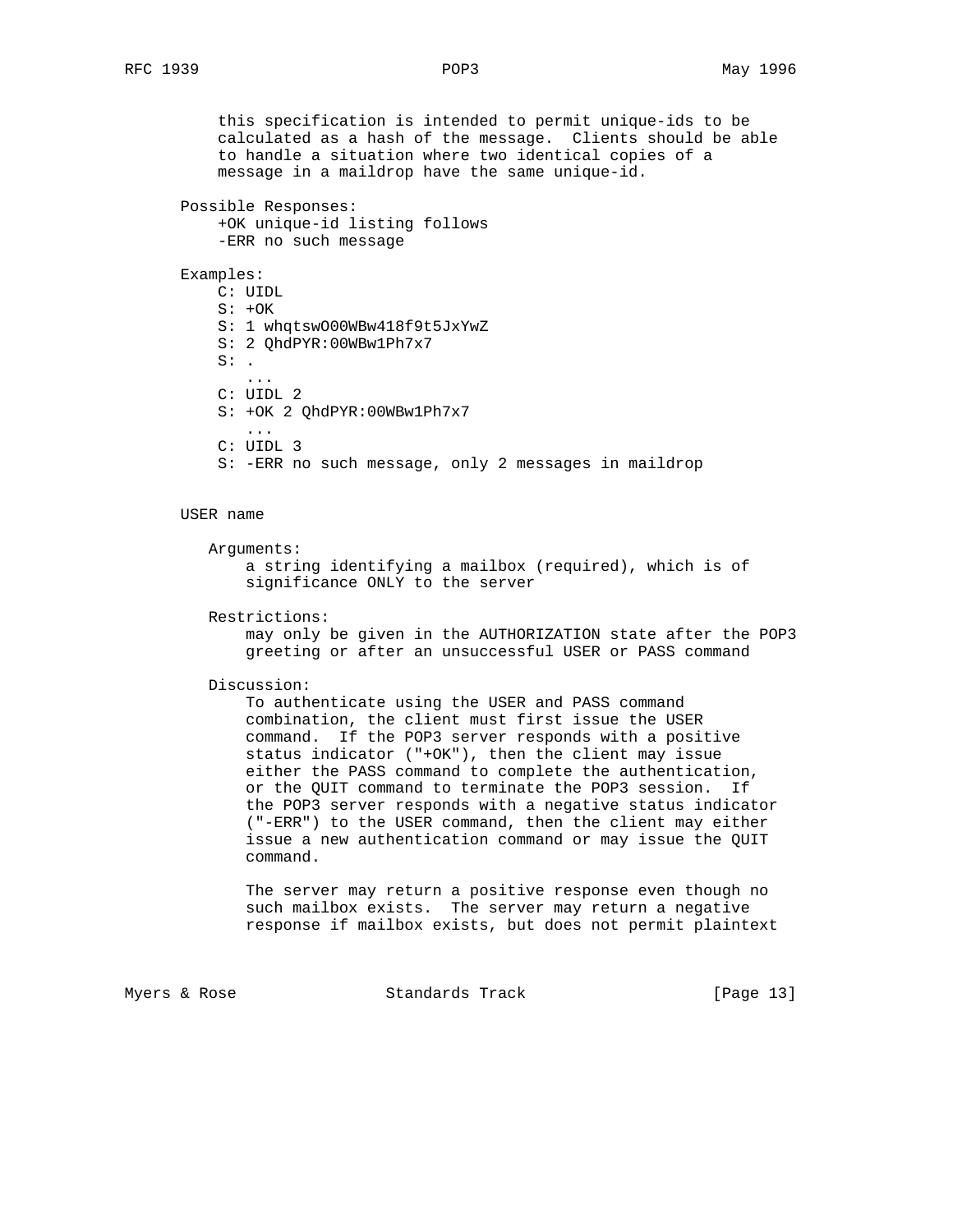password authentication. Possible Responses: +OK name is a valid mailbox -ERR never heard of mailbox name Examples: C: USER frated S: -ERR sorry, no mailbox for frated here ... C: USER mrose S: +OK mrose is a real hoopy frood PASS string Arguments: a server/mailbox-specific password (required) Restrictions: may only be given in the AUTHORIZATION state immediately after a successful USER command Discussion: When the client issues the PASS command, the POP3 server uses the argument pair from the USER and PASS commands to determine if the client should be given access to the appropriate maildrop. Since the PASS command has exactly one argument, a POP3 server may treat spaces in the argument as part of the password, instead of as argument separators. Possible Responses: +OK maildrop locked and ready -ERR invalid password -ERR unable to lock maildrop Examples: C: USER mrose S: +OK mrose is a real hoopy frood C: PASS secret S: -ERR maildrop already locked ... C: USER mrose S: +OK mrose is a real hoopy frood C: PASS secret S: +OK mrose's maildrop has 2 messages (320 octets)

Myers & Rose  $S$  Standards Track [Page 14]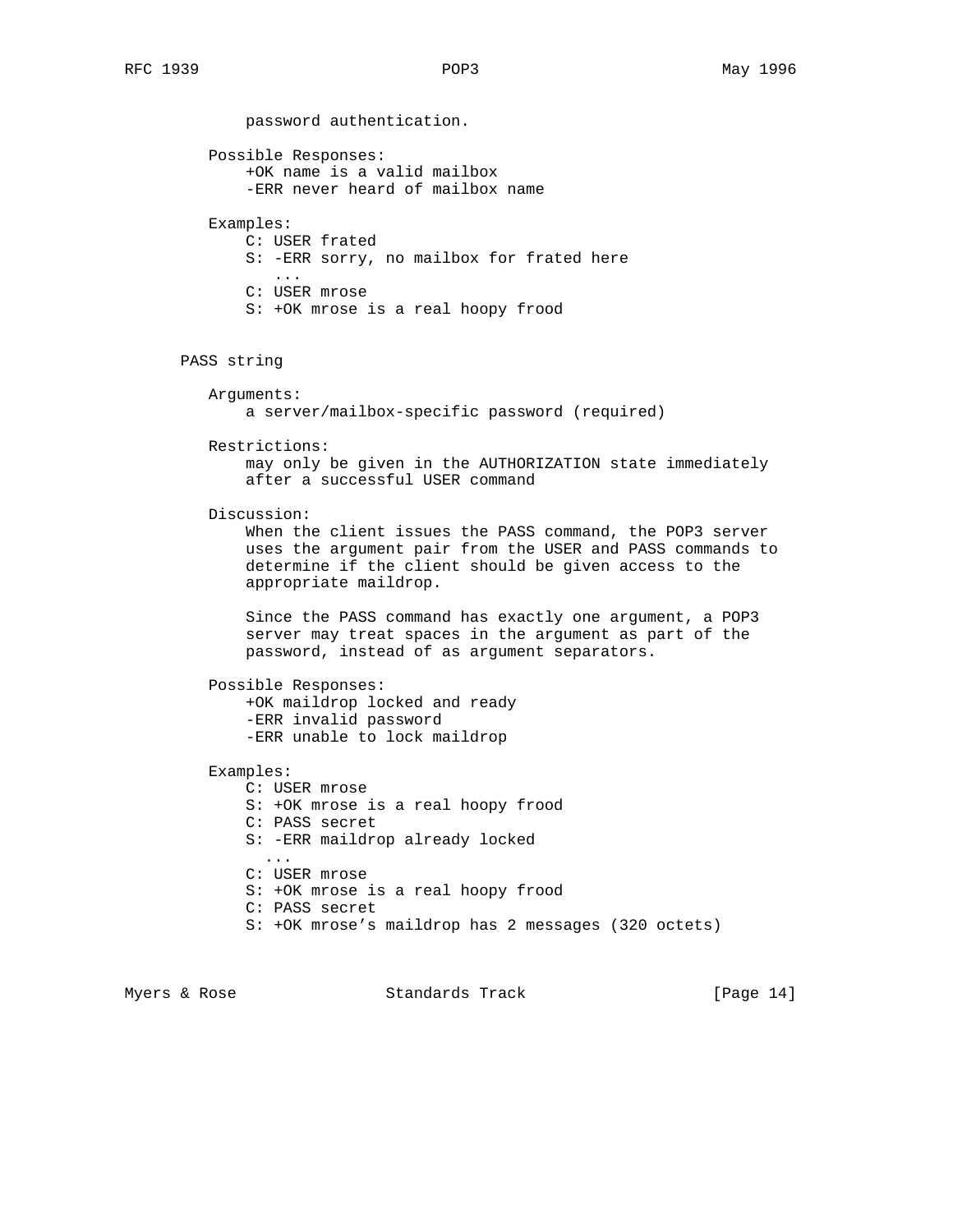APOP name digest

Arguments:

 a string identifying a mailbox and a MD5 digest string (both required)

Restrictions:

 may only be given in the AUTHORIZATION state after the POP3 greeting or after an unsuccessful USER or PASS command

Discussion:

 Normally, each POP3 session starts with a USER/PASS exchange. This results in a server/user-id specific password being sent in the clear on the network. For intermittent use of POP3, this may not introduce a sizable risk. However, many POP3 client implementations connect to the POP3 server on a regular basis -- to check for new mail. Further the interval of session initiation may be on the order of five minutes. Hence, the risk of password capture is greatly enhanced.

 An alternate method of authentication is required which provides for both origin authentication and replay protection, but which does not involve sending a password in the clear over the network. The APOP command provides this functionality.

 A POP3 server which implements the APOP command will include a timestamp in its banner greeting. The syntax of the timestamp corresponds to the 'msg-id' in [RFC822], and MUST be different each time the POP3 server issues a banner greeting. For example, on a UNIX implementation in which a separate UNIX process is used for each instance of a POP3 server, the syntax of the timestamp might be:

<process-ID.clock@hostname>

 where 'process-ID' is the decimal value of the process's PID, clock is the decimal value of the system clock, and hostname is the fully-qualified domain-name corresponding to the host where the POP3 server is running.

 The POP3 client makes note of this timestamp, and then issues the APOP command. The 'name' parameter has identical semantics to the 'name' parameter of the USER command. The 'digest' parameter is calculated by applying the MD5 algorithm [RFC1321] to a string consisting of the timestamp (including angle-brackets) followed by a shared

Myers & Rose  $S$  Standards Track [Page 15]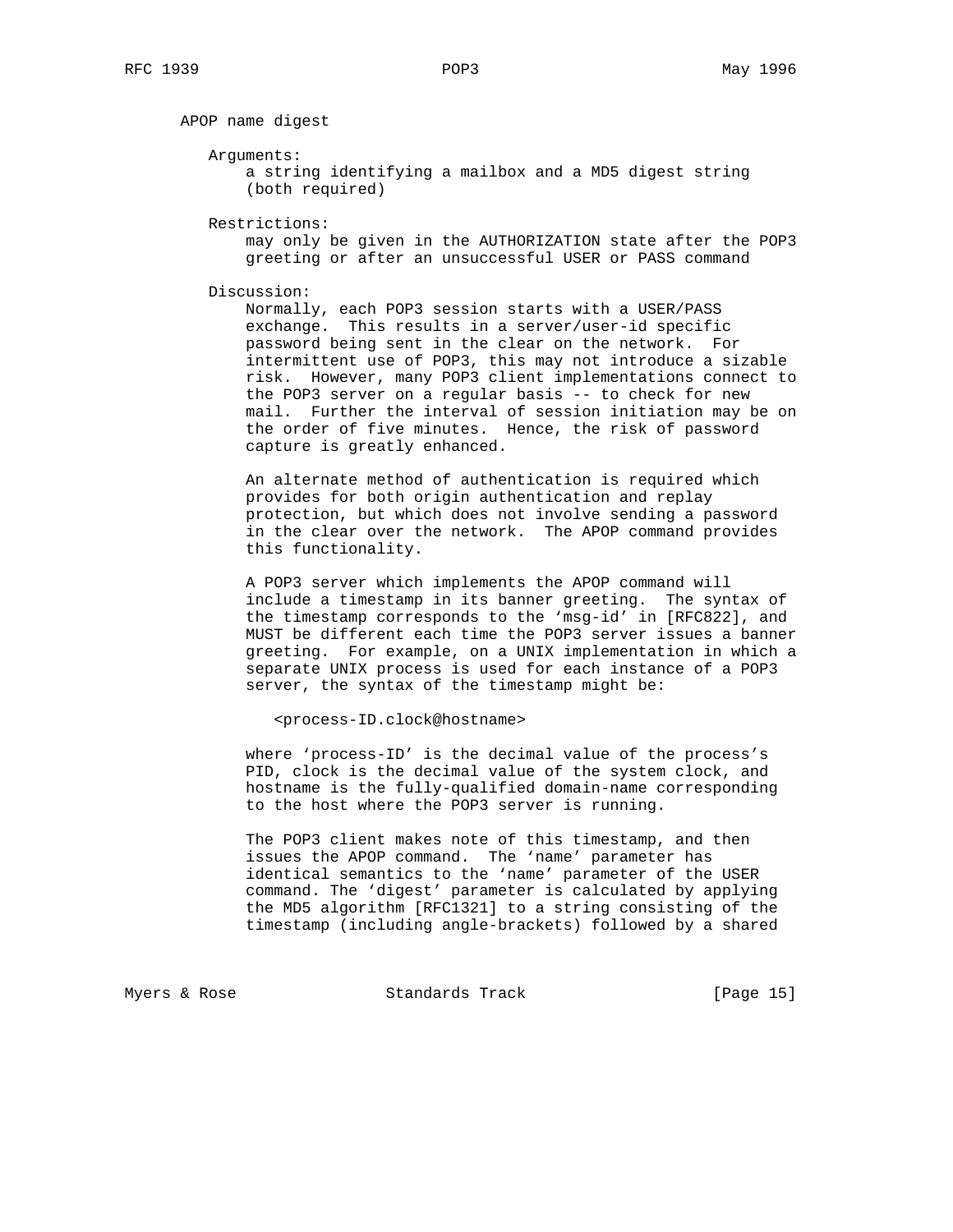secret. This shared secret is a string known only to the POP3 client and server. Great care should be taken to prevent unauthorized disclosure of the secret, as knowledge of the secret will allow any entity to successfully masquerade as the named user. The 'digest' parameter itself is a 16-octet value which is sent in hexadecimal format, using lower-case ASCII characters.

 When the POP3 server receives the APOP command, it verifies the digest provided. If the digest is correct, the POP3 server issues a positive response, and the POP3 session enters the TRANSACTION state. Otherwise, a negative response is issued and the POP3 session remains in the AUTHORIZATION state.

 Note that as the length of the shared secret increases, so does the difficulty of deriving it. As such, shared secrets should be long strings (considerably longer than the 8-character example shown below).

Possible Responses:

 +OK maildrop locked and ready -ERR permission denied

#### Examples:

 S: +OK POP3 server ready <1896.697170952@dbc.mtview.ca.us> C: APOP mrose c4c9334bac560ecc979e58001b3e22fb S: +OK maildrop has 1 message (369 octets)

 In this example, the shared secret is the string 'tan staaf'. Hence, the MD5 algorithm is applied to the string

<1896.697170952@dbc.mtview.ca.us>tanstaaf

which produces a digest value of

c4c9334bac560ecc979e58001b3e22fb

8. Scaling and Operational Considerations

 Since some of the optional features described above were added to the POP3 protocol, experience has accumulated in using them in large scale commercial post office operations where most of the users are unrelated to each other. In these situations and others, users and vendors of POP3 clients have discovered that the combination of using the UIDL command and not issuing the DELE command can provide a weak version of the "maildrop as semi-permanent repository" functionality normally associated with IMAP. Of course the other capabilities of

Myers & Rose  $S$  Standards Track [Page 16]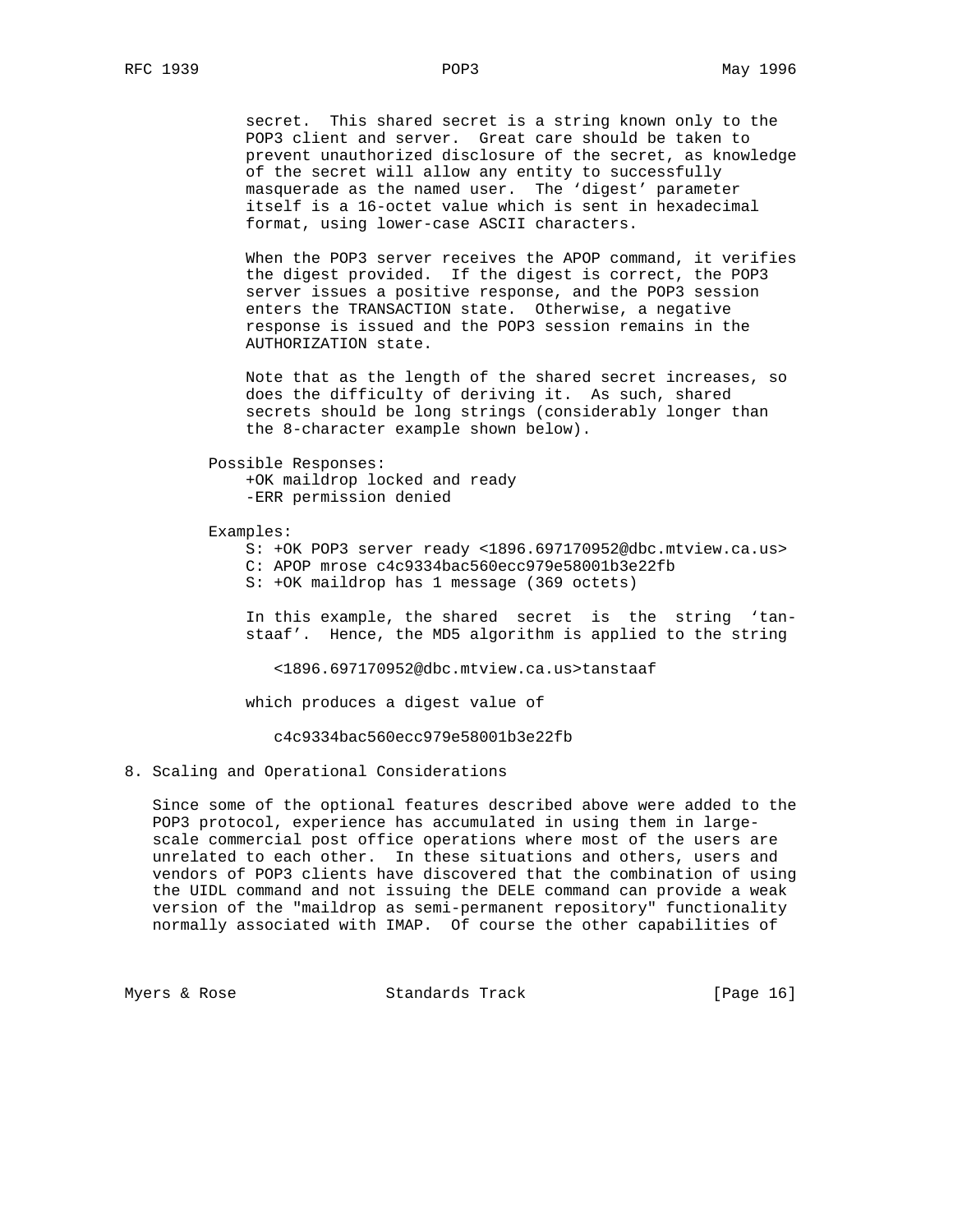IMAP, such as polling an existing connection for newly arrived messages and supporting multiple folders on the server, are not present in POP3.

 When these facilities are used in this way by casual users, there has been a tendency for already-read messages to accumulate on the server without bound. This is clearly an undesirable behavior pattern from the standpoint of the server operator. This situation is aggravated by the fact that the limited capabilities of the POP3 do not permit efficient handling of maildrops which have hundreds or thousands of messages.

 Consequently, it is recommended that operators of large-scale multi user servers, especially ones in which the user's only access to the maildrop is via POP3, consider such options as:

\* Imposing a per-user maildrop storage quota or the like.

 A disadvantage to this option is that accumulation of messages may result in the user's inability to receive new ones into the maildrop. Sites which choose this option should be sure to inform users of impending or current exhaustion of quota, perhaps by inserting an appropriate message into the user's maildrop.

\* Enforce a site policy regarding mail retention on the server.

 Sites are free to establish local policy regarding the storage and retention of messages on the server, both read and unread. For example, a site might delete unread messages from the server after 60 days and delete read messages after 7 days. Such message deletions are outside the scope of the POP3 protocol and are not considered a protocol violation.

 Server operators enforcing message deletion policies should take care to make all users aware of the policies in force.

 Clients must not assume that a site policy will automate message deletions, and should continue to explicitly delete messages using the DELE command when appropriate.

 It should be noted that enforcing site message deletion policies may be confusing to the user community, since their POP3 client may contain configuration options to leave mail on the server which will not in fact be supported by the server.

 One special case of a site policy is that messages may only be downloaded once from the server, and are deleted after this has been accomplished. This could be implemented in POP3 server

Myers & Rose Standards Track [Page 17]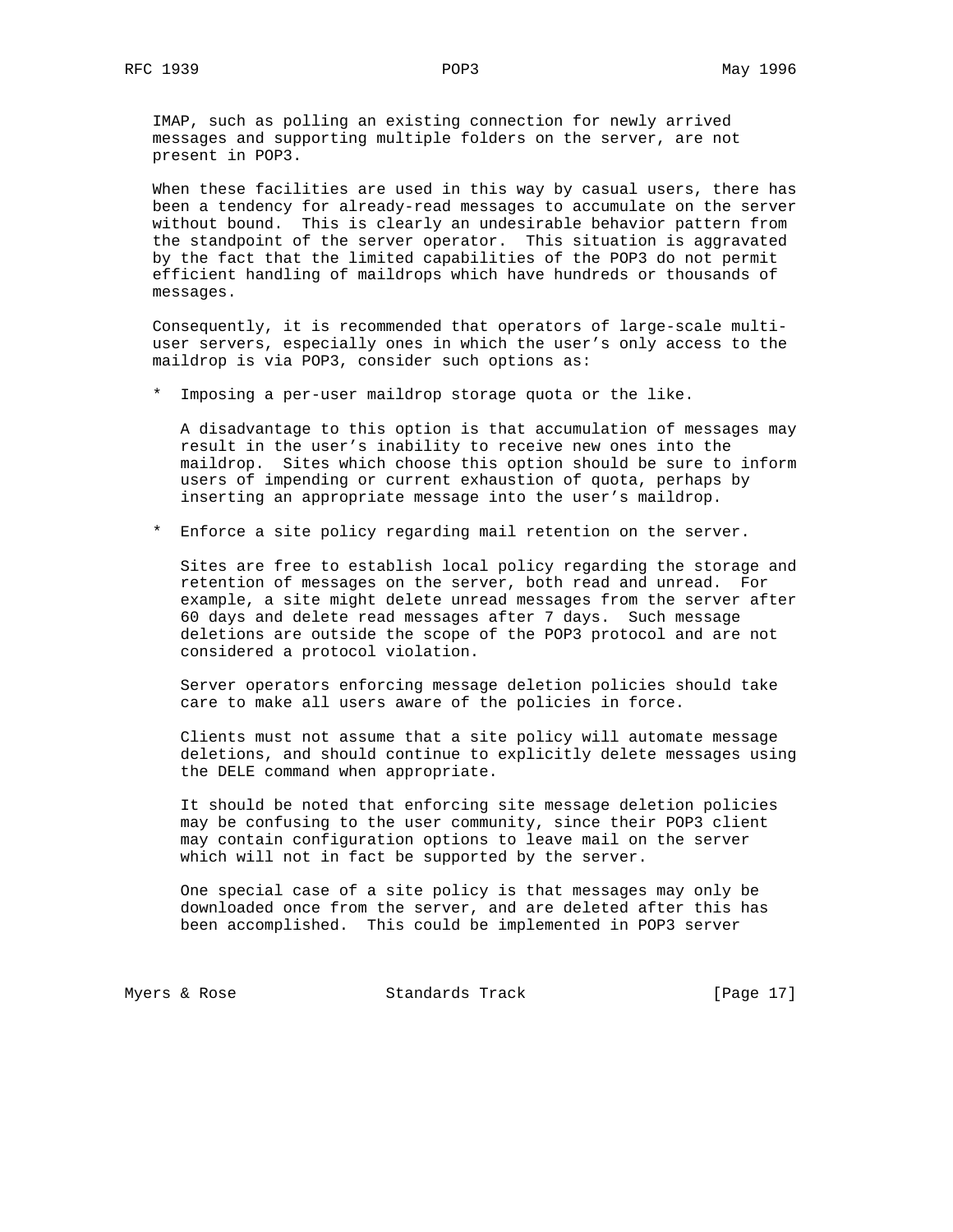software by the following mechanism: "following a POP3 login by a client which was ended by a QUIT, delete all messages downloaded during the session with the RETR command". It is important not to delete messages in the event of abnormal connection termination (ie, if no QUIT was received from the client) because the client may not have successfully received or stored the messages. Servers implementing a download-and-delete policy may also wish to disable or limit the optional TOP command, since it could be used as an alternate mechanism to download entire messages.

### 9. POP3 Command Summary

Minimal POP3 Commands:

| USER name<br>PASS string<br>QUIT                                          | valid in the AUTHORIZATION state |
|---------------------------------------------------------------------------|----------------------------------|
| STAT<br>LIST [msq]<br>RETR msq<br>DELE msg<br><b>NOOP</b><br>RSET<br>QUIT | valid in the TRANSACTION state   |
| Optional POP3 Commands:                                                   |                                  |
| APOP name digest                                                          | valid in the AUTHORIZATION state |
| TOP msq n<br>UIDL [msq]                                                   | valid in the TRANSACTION state   |
| POP3 Replies:                                                             |                                  |
| $+OK$                                                                     |                                  |

-ERR

 Note that with the exception of the STAT, LIST, and UIDL commands, the reply given by the POP3 server to any command is significant only to "+OK" and "-ERR". Any text occurring after this reply may be ignored by the client.

Myers & Rose  $S$  Standards Track [Page 18]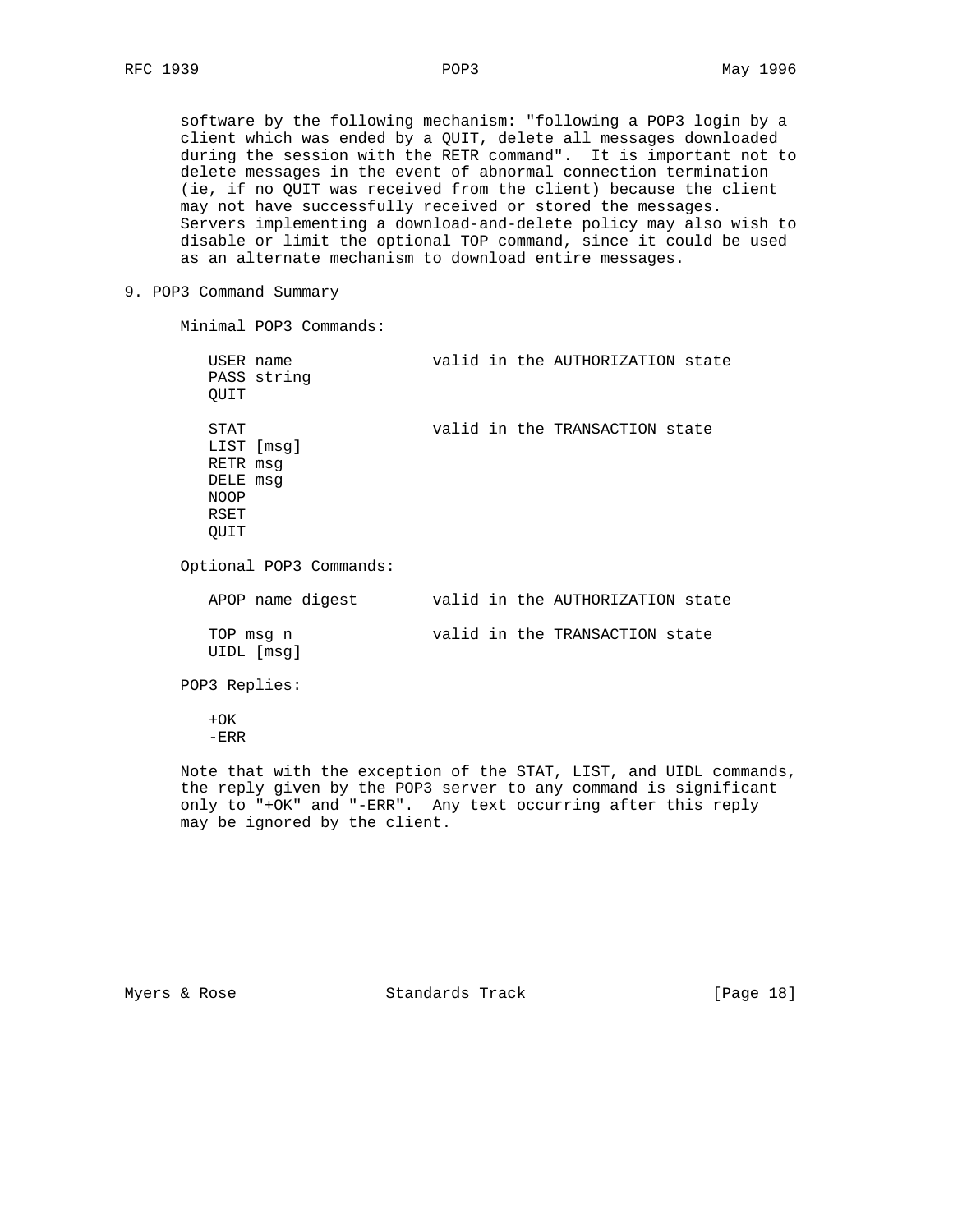# 10. Example POP3 Session

 S: <wait for connection on TCP port 110> C: <open connection> S: +OK POP3 server ready <1896.697170952@dbc.mtview.ca.us> C: APOP mrose c4c9334bac560ecc979e58001b3e22fb S: +OK mrose's maildrop has 2 messages (320 octets) C: STAT S: +OK 2 320 C: LIST S: +OK 2 messages (320 octets) S: 1 120 S: 2 200  $S:$  C: RETR 1 S: +OK 120 octets S: <the POP3 server sends message 1>  $S:$  C: DELE 1 S: +OK message 1 deleted C: RETR 2 S: +OK 200 octets S: <the POP3 server sends message 2> S:<br>C: DELE 2 S: +OK message 2 deleted C: QUIT S: +OK dewey POP3 server signing off (maildrop empty) C: <close connection> S: <wait for next connection>

11. Message Format

 All messages transmitted during a POP3 session are assumed to conform to the standard for the format of Internet text messages [RFC822].

 It is important to note that the octet count for a message on the server host may differ from the octet count assigned to that message due to local conventions for designating end-of-line. Usually, during the AUTHORIZATION state of the POP3 session, the POP3 server can calculate the size of each message in octets when it opens the maildrop. For example, if the POP3 server host internally represents end-of-line as a single character, then the POP3 server simply counts each occurrence of this character in a message as two octets. Note that lines in the message which start with the termination octet need not (and must not) be counted twice, since the POP3 client will remove all byte-stuffed termination characters when it receives a multi-line response.

Myers & Rose  $S$  Standards Track [Page 19]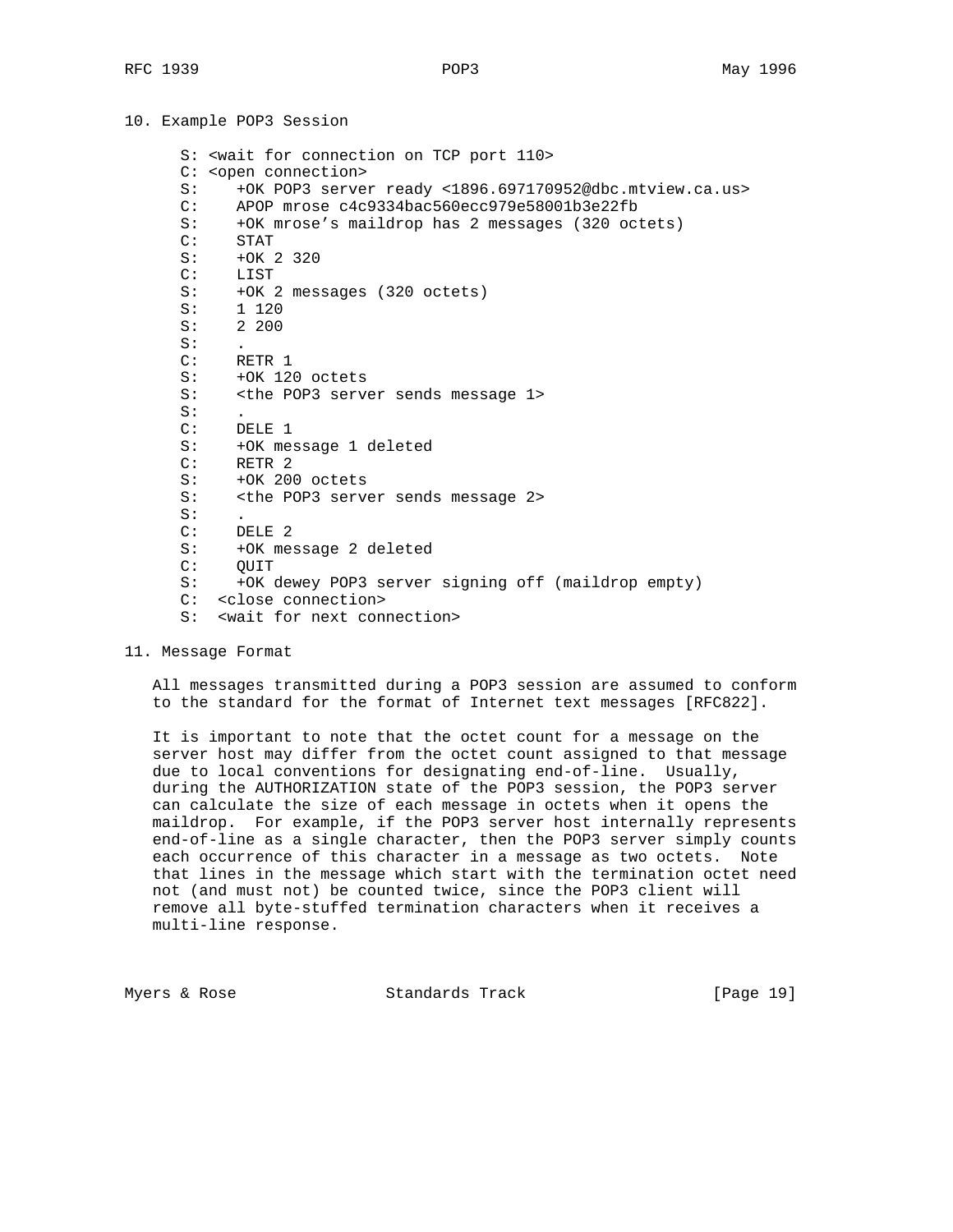12. References

- [RFC821] Postel, J., "Simple Mail Transfer Protocol", STD 10, RFC 821, USC/Information Sciences Institute, August 1982.
- [RFC822] Crocker, D., "Standard for the Format of ARPA-Internet Text Messages", STD 11, RFC 822, University of Delaware, August 1982.
- [RFC1321] Rivest, R., "The MD5 Message-Digest Algorithm", RFC 1321, MIT Laboratory for Computer Science, April 1992.
- [RFC1730] Crispin, M., "Internet Message Access Protocol Version 4", RFC 1730, University of Washington, December 1994.

 [RFC1734] Myers, J., "POP3 AUTHentication command", RFC 1734, Carnegie Mellon, December 1994.

13. Security Considerations

 It is conjectured that use of the APOP command provides origin identification and replay protection for a POP3 session. Accordingly, a POP3 server which implements both the PASS and APOP commands should not allow both methods of access for a given user; that is, for a given mailbox name, either the USER/PASS command sequence or the APOP command is allowed, but not both.

 Further, note that as the length of the shared secret increases, so does the difficulty of deriving it.

 Servers that answer -ERR to the USER command are giving potential attackers clues about which names are valid.

 Use of the PASS command sends passwords in the clear over the network.

 Use of the RETR and TOP commands sends mail in the clear over the network.

Otherwise, security issues are not discussed in this memo.

14. Acknowledgements

 The POP family has a long and checkered history. Although primarily a minor revision to RFC 1460, POP3 is based on the ideas presented in RFCs 918, 937, and 1081.

 In addition, Alfred Grimstad, Keith McCloghrie, and Neil Ostroff provided significant comments on the APOP command.

Myers & Rose Standards Track [Page 20]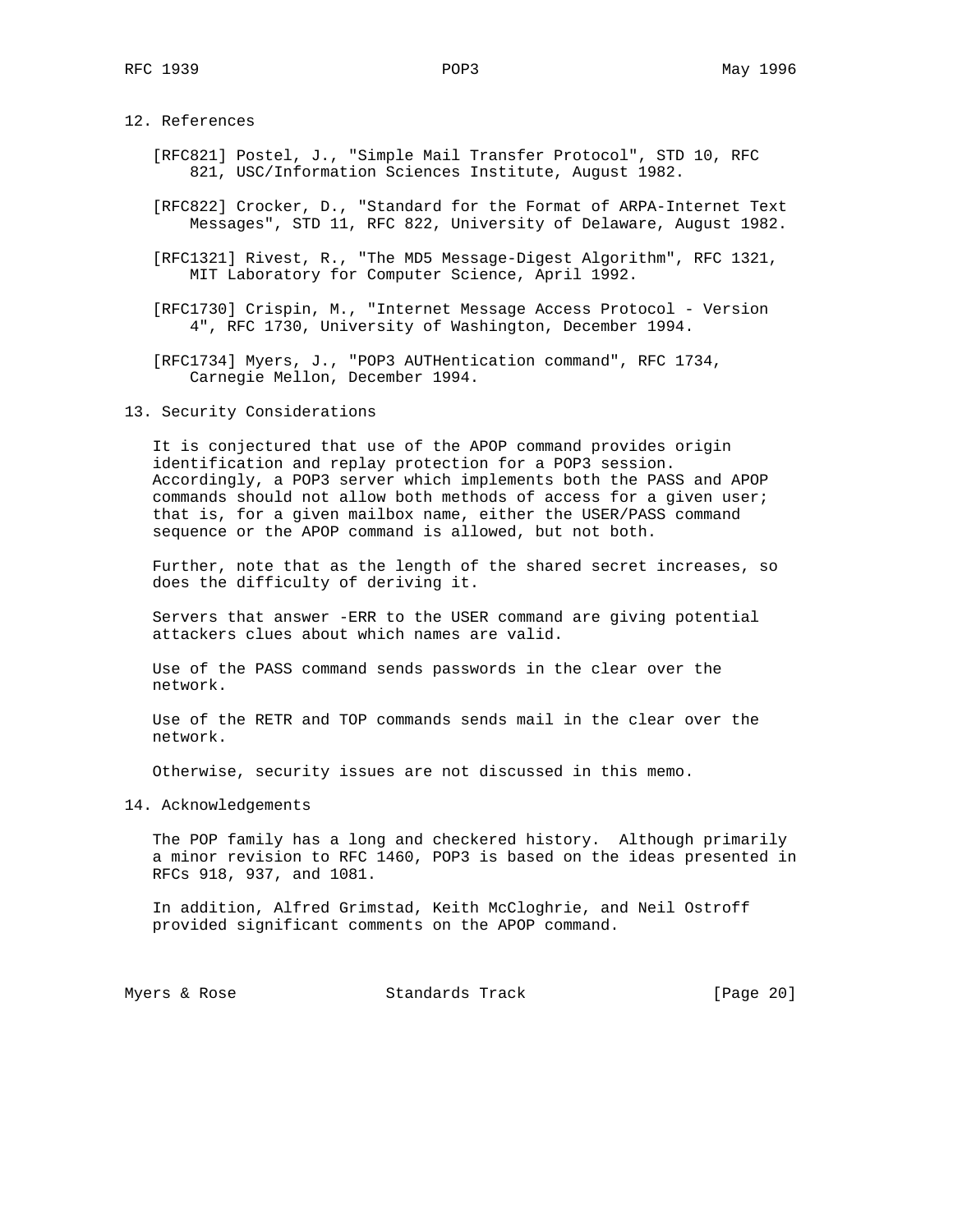John G. Myers Carnegie-Mellon University 5000 Forbes Ave Pittsburgh, PA 15213

EMail: jgm+@cmu.edu

 Marshall T. Rose Dover Beach Consulting, Inc. 420 Whisman Court Mountain View, CA 94043-2186

EMail: mrose@dbc.mtview.ca.us

Myers & Rose Standards Track [Page 21]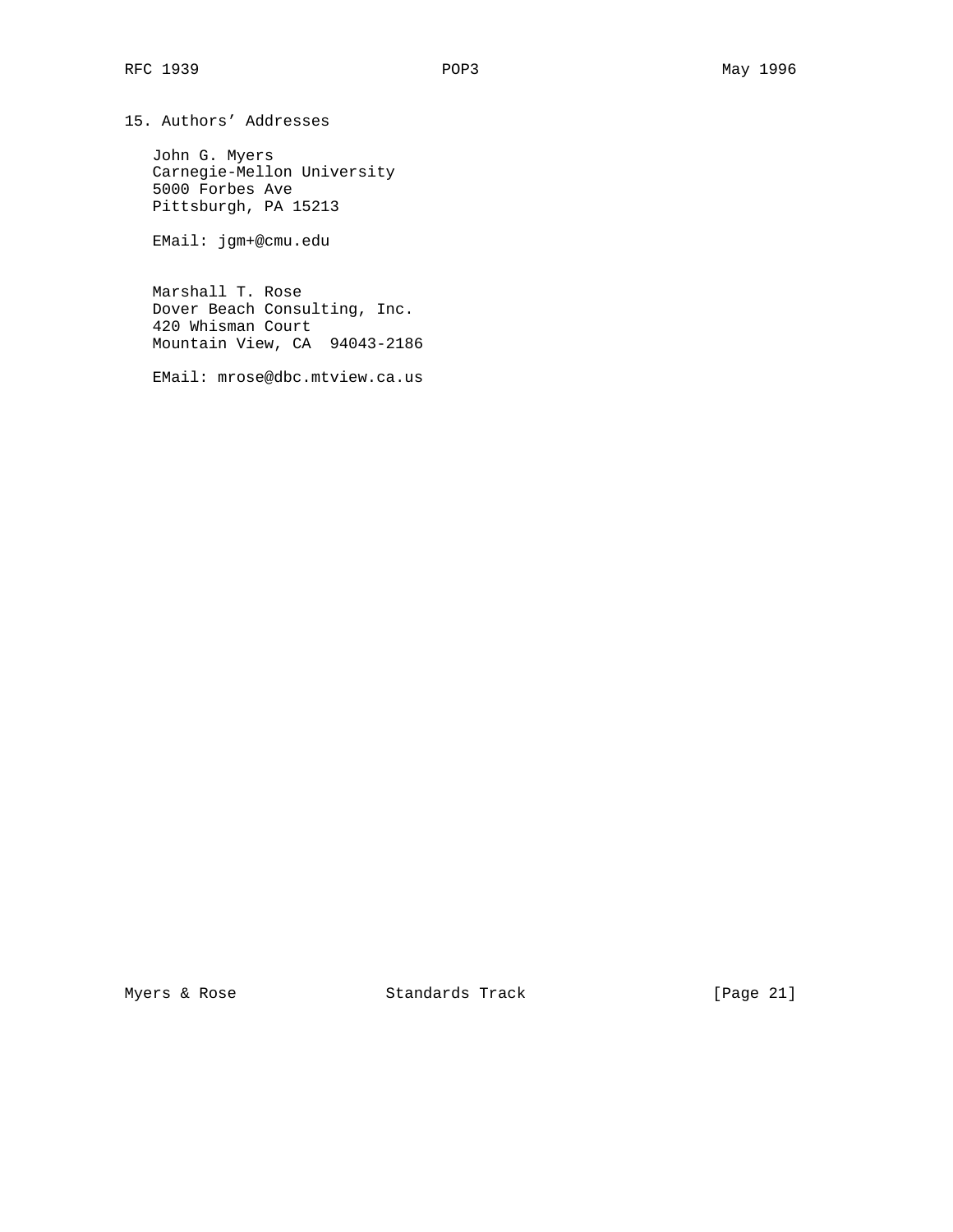Appendix A. Differences from RFC 1725

 This memo is a revision to RFC 1725, a Draft Standard. It makes the following changes from that document:

- clarifies that command keywords are case insensitive.
- specifies that servers must send "+OK" and "-ERR" in upper case.
- specifies that the initial greeting is a positive response, instead of any string which should be a positive response.
- clarifies behavior for unimplemented commands.
- makes the USER and PASS commands optional.
- clarified the set of possible responses to the USER command.
- reverses the order of the examples in the USER and PASS commands, to reduce confusion.
- clarifies that the PASS command may only be given immediately after a successful USER command.
- clarified the persistence requirements of UIDs and added some implementation notes.
- specifies a UID length limitation of one to 70 octets.
- specifies a status indicator length limitation of 512 octets, including the CRLF.
- clarifies that LIST with no arguments on an empty mailbox returns success.
- adds a reference from the LIST command to the Message Format section
- clarifies the behavior of QUIT upon failure
- clarifies the security section to not imply the use of the USER command with the APOP command.
- adds references to RFCs 1730 and 1734
- clarifies the method by which a UA may enter mail into the transport system.

|  | Myers & Rose | Standards Track | [Page $22$ ] |
|--|--------------|-----------------|--------------|
|--|--------------|-----------------|--------------|